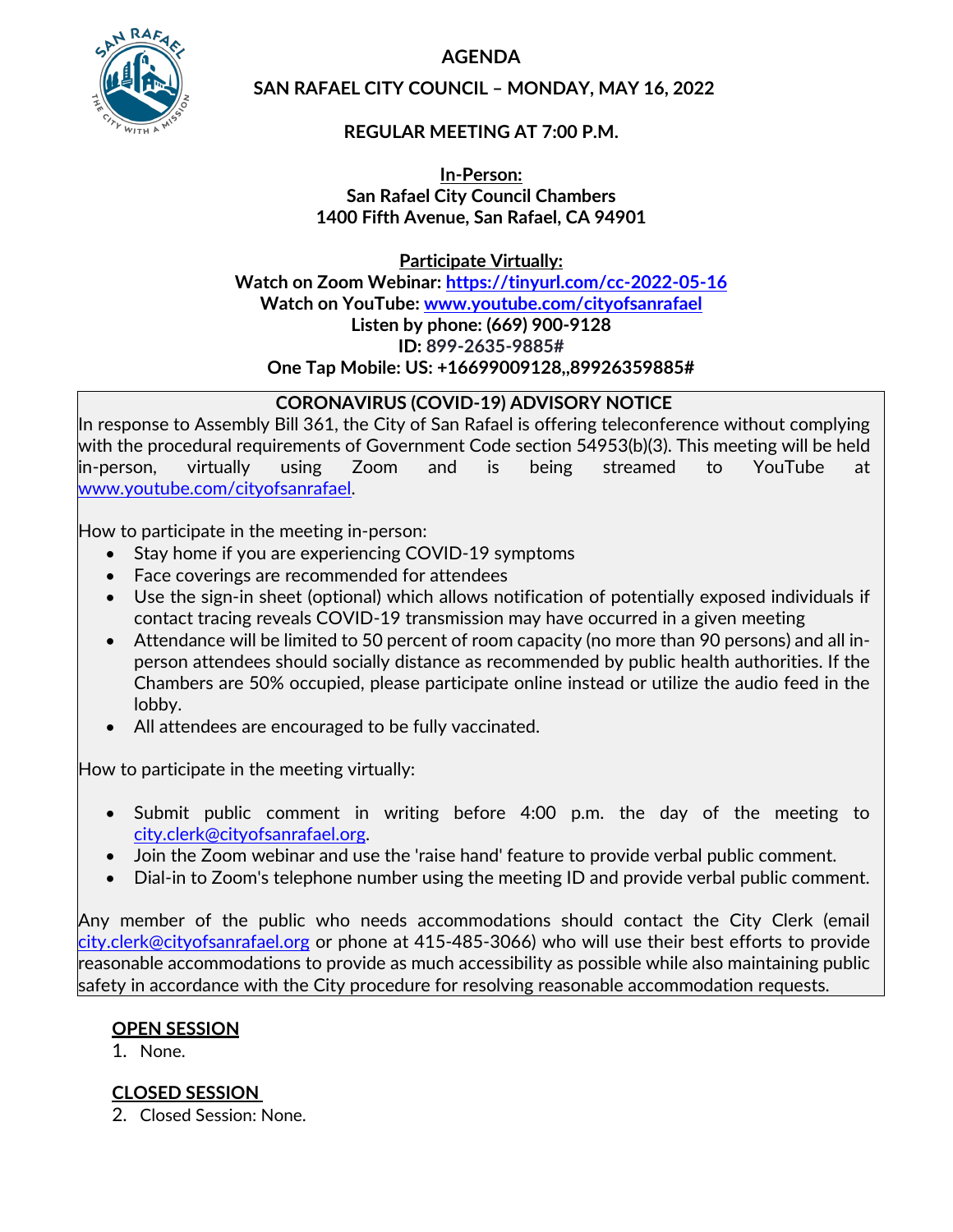## **OPEN TIME FOR PUBLIC EXPRESSION**

The public is welcome to address the City Council at this time on matters not on the agenda that are within its jurisdiction. Please be advised that pursuant to Government Code Section 54954.2, the City Council is not permitted to discuss or take action on any matter not on the agenda unless it determines that an emergency exists, or that there is a need to take immediate action which arose following posting of the agenda. Comments may be no longer than two minutes and should be respectful to the community.

## **CITY MANAGER'S REPORT:**

3. City Manager's Report:

### **COUNCILMEMBER REPORTS:**

#### **(including AB 1234 Reports on Meetings and Conferences Attended at City Expense)**

4. Councilmember Reports:

#### **CONSENT CALENDAR:**

The opportunity for public comment on consent calendar items will occur prior to the City Council's vote on the Consent Calendar. The City Council may approve the entire consent calendar with one action. In the alternative, items on the Consent Calendar may be removed by any City Council or staff member, for separate discussion and vote.

#### 5. Consent Calendar Items:

#### a. **Approval of Minutes**

Approve Minutes of City Council / Successor Agency Regular Meeting of Monday, May 2, 2022 (CC) *Recommended Action – Approve minutes as submitted*

#### b. **Use of Teleconferencing for Public Meetings During State of Emergency**

Resolution Pursuant to Assembly Bill 361 Making Findings and Confirming the Need for Continued Use of Teleconferencing to Hold Public Meetings of City Boards and Commissions During the Continuing State of Emergency Relating to the Covid-19 Pandemic (CA)

*Recommended Action – Adopt Resolution*

#### c. **Smoking Ordinance Amendments**

Final Adoption of Ordinance 2008: An Ordinance Amending Sections 9.04.030, 9.04.090 and 19.10.060 of the San Rafael Municipal Code Prohibiting Smoking in Open Space Year-Round and Requiring Designated Smoking Areas in Multi-Family Housing Complexes with Over 10 Units Located Within 1,000 Feet from Open Space and Undeveloped Lots in Order to Prevent Cigarette-Caused Fires (CC)

*Recommended Action – Approve final adoption of Ordinance 2008* 

## d. **City of San Rafael 2022 Equity Audit**

Resolution Approving and Authorizing the City Manager to Execute an Agreement for Professional Services with BCT Partners for Consulting Services to Perform an Equity Audit of Citywide Policies, Programs, and Practices in the Amount of \$170,000 (CM) *Recommended Action – Adopt Resolution*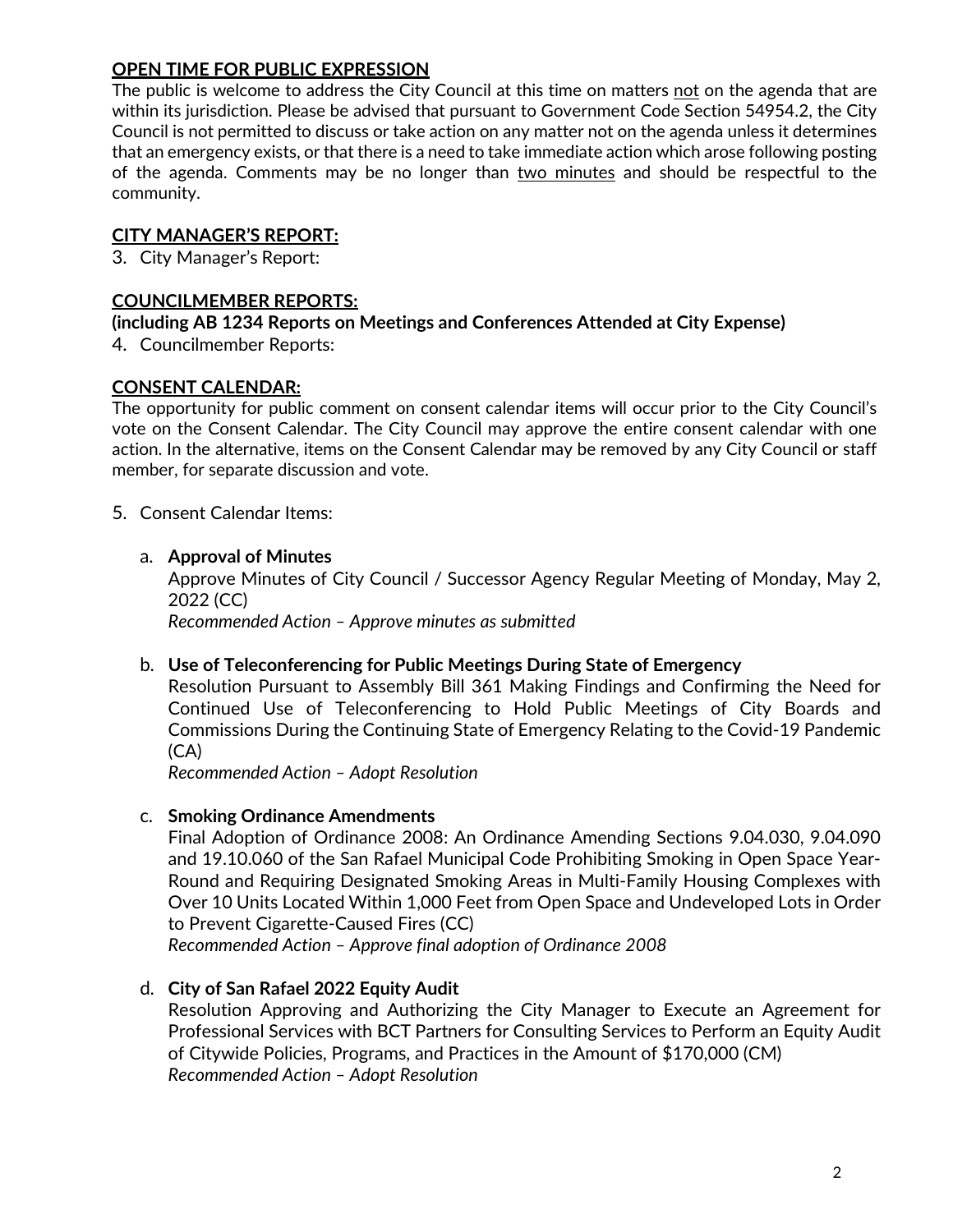- e. **Community Engagement, Equity & Housing Policy Consulting Services** Resolution Approving and Authorizing the City Manager to Execute an Agreement for Professional Services with Liz Darby for Consulting Services (CM) *Recommended Action – Adopt Resolution*
- f. **National Older Americans Month** Proclamation Supporting National Older Americans Month (LR) *Recommended Action – Receive and file*
- g. **National Gun Violence Awareness Day** Proclamation Supporting National Gun Violence Awareness Day (PD) *Recommended Action – Receive and file*
- h. **National Public Works Week** Proclamation Supporting National Public Works Week (PW) *Recommended Action – Receive and file*
- i. **Jewish American Heritage Month** Proclamation Supporting Jewish American Heritage Month (CC) *Recommended Action – Receive and file*
- j. **Asian American and Pacific Islander Heritage Month** Proclamation Supporting Asian American and Pacific Islander Heritage Month (HR) *Recommended Action – Receive and file*
- k. **PG&E Easement Required for Third Street Improvements Project** Resolution Authorizing the City Manager to Execute a Deed Granting an Easement for Public Utility Purposes to Pacific Gas and Electric Company (PW) *Recommended Action – Adopt Resolution*
- l. **Sun Valley Park Deed Restriction** Resolution Authorizing the City Manager to Execute a Deed Restriction on the City Owned Parcel (APN 010-071-01) for Sun Valley Park (PW) *Recommended Action – Adopt Resolution*
- m. **Francisco Boulevard East Sidewalk Improvements** Accept Completion of the Francisco Boulevard East Sidewalk Improvements Project (City Project No. 11349) and Authorize the City Clerk to File the Notice of Completion (PW) *Recommended Action – Accept completion and authorize City Clerk to file NOC*

## **SPECIAL PRESENTATIONS**

6. Special Presentations:

a. **Presentation of Proclamation Supporting Mental Health Awareness Month (PD)**